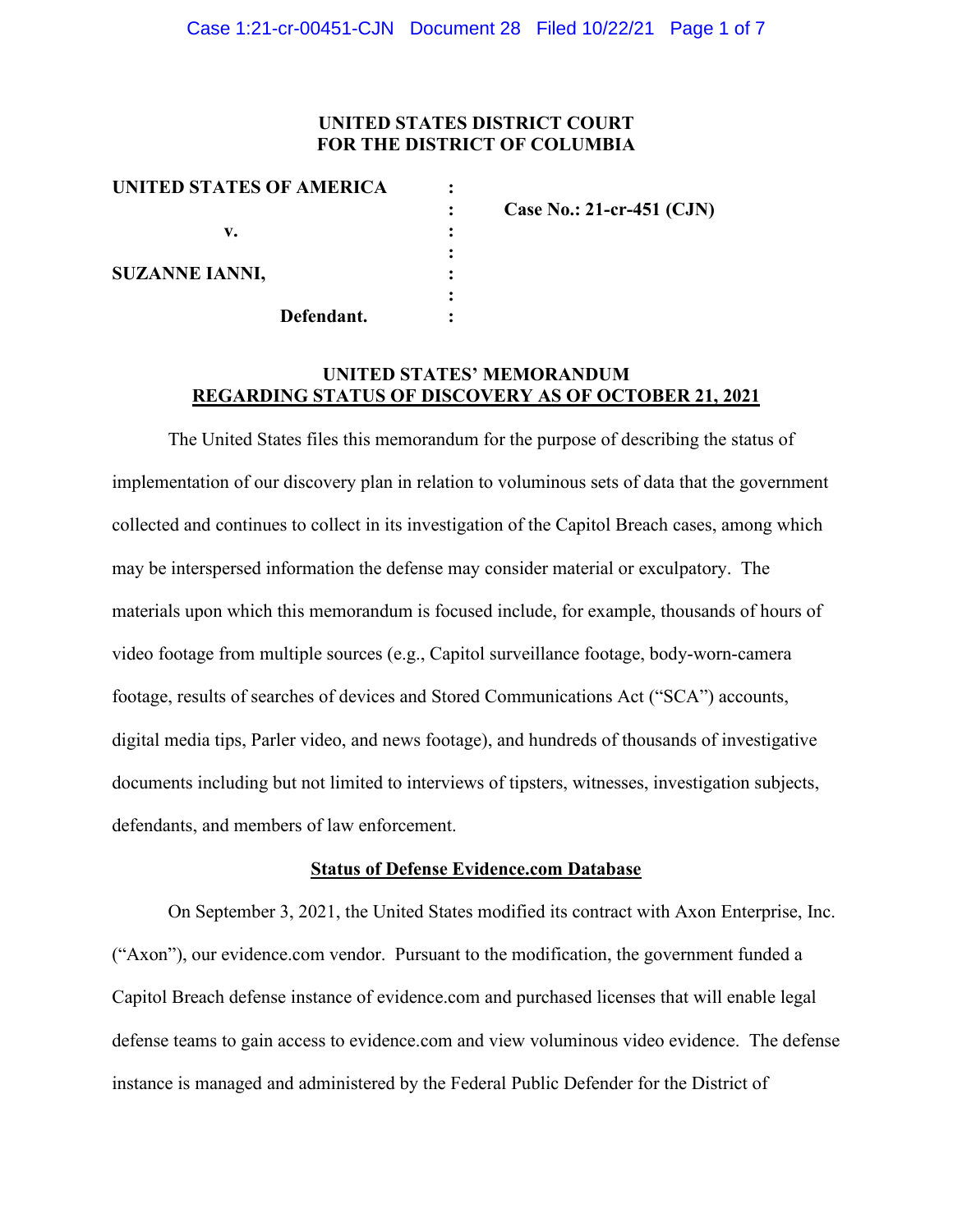### Case 1:21-cr-00451-CJN Document 28 Filed 10/22/21 Page 2 of 7

Columbia ("FPD"), who is acting as the Discovery Liaison for defense counsel in Capitol Breach cases, and the government has no ability to log into or retrieve information from the defense instance.

In conjunction with the Defender Service's National Litigation Support Team, FPD created a structure for distributing and tracking evidence.com licenses for defense counsel. As of October 18, 2021, FPD has sent emails to all Capitol Breach defense counsel with instructions on how to request a license for the legal defense team to view videos in evidence.com. FPD also developed a "Quick Start Guide" that it simultaneously circulated to all Capitol Breach defense counsel, with instructions for registering an account, logging into evidence.com, and further describing how video discovery may be shared with their clients through the evidence.com platform consistent with the standard Capitol Breach protective order.

#### **Status of Production of Video Footage**

The following video footage has been shared to the defense instance of evidence.com and is accessible to any Capitol Breach defense counsel who requests a license:

- 16,925 U.S. Capitol Police ("USCP") Closed Circuit Video ("CCV") files consisting of approximately 4,800 hours (over four terabytes) of footage from 515 cameras located inside the U.S. Capitol Visitor Center and on the Capitol grounds. To assist the defense in locating relevant USCP CCV, we have also produced (via USAfx) 15 camera maps of the interior of Capitol Visitor's Center and the interior of the Capitol.
- 1,676 Metropolitan Police Department ("MPD") body-worn-camera ("BWC") files consisting of approximately 1,600 hours of footage recorded by over 900 officers between 1:00 p.m. and 6:00 p.m. on January 6, 2021. To assist the defense in locating officers who may have recorded body-worn-camera footage at a particular location and time, we also produced (via USAfx) a spreadsheet created by the Discovery Team based on MPD radio Global Positioning Satellite records.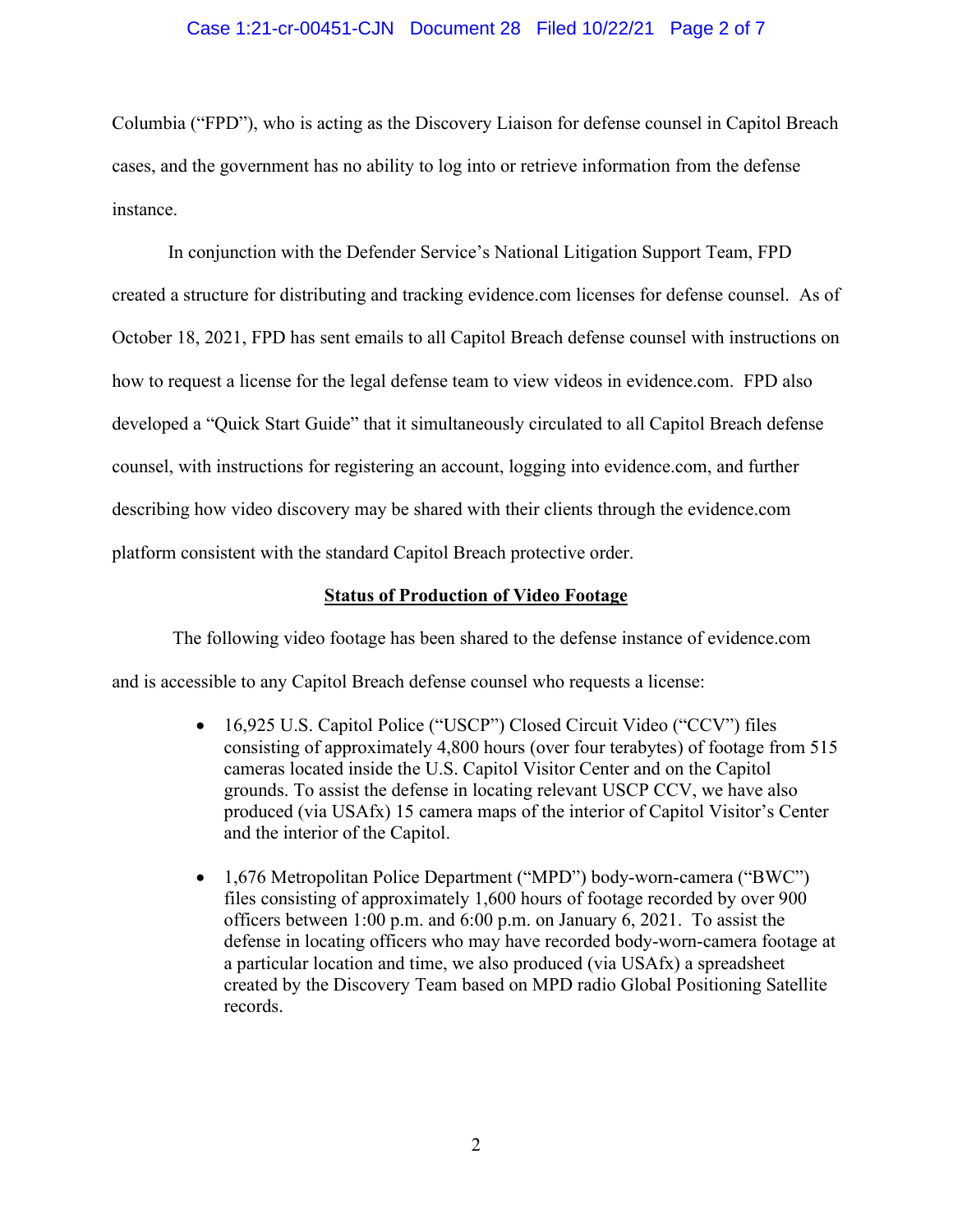## **Status of Defense Relativity Workspace**

On October 13, 2021, the United States modified its contract with Deloitte Financial Advisory Services, LLP ("Deloitte") to fund a Capitol Breach Relativity workspace and purchase licenses that will enable legal defense teams to gain access to the database. FPD is now consulting with Deloitte concerning the construction and organization of the defense workspace and creating a structure for distributing Relativity licenses to defense counsel. FPD will notify Capitol Breach defense counsel on how to obtain Relativity license access once the defense workspace is constructed and organized and is ready to be populated with documents.

## **Status of Production of Documents**

Since our last filing describing the status of discovery as of September 14, 2021, the following materials and a corresponding index have been made available for sharing with Capitol Breach defense counsel via USAfx:

- 42 files that consist of MPD internal investigation reports and exhibits (739 pages);
- 31 files consisting of digital exhibits to previously produced USCP Office of Professional Responsibility ("OPR") reports;<sup>1</sup> and
- USCP radio communications and draft transcripts.

# **Contents of Government Relativity Database**

Our Relativity database currently contains over 33,000 records from USCP, 23,000 records from MPD, and 56,000 records from the FBI's main Capitol Breach file (of which about 29,000 pertain to individual defendants and are likely to overlap with materials already produced in the specific cases to which they are most directly relevant).

<sup>&</sup>lt;sup>1</sup> On September 10, 2021, we made available via USAfx 35 files consisting of 28 reports from USCP OPR investigations of alleged wrongdoing by USCP officers on January 6, 2021.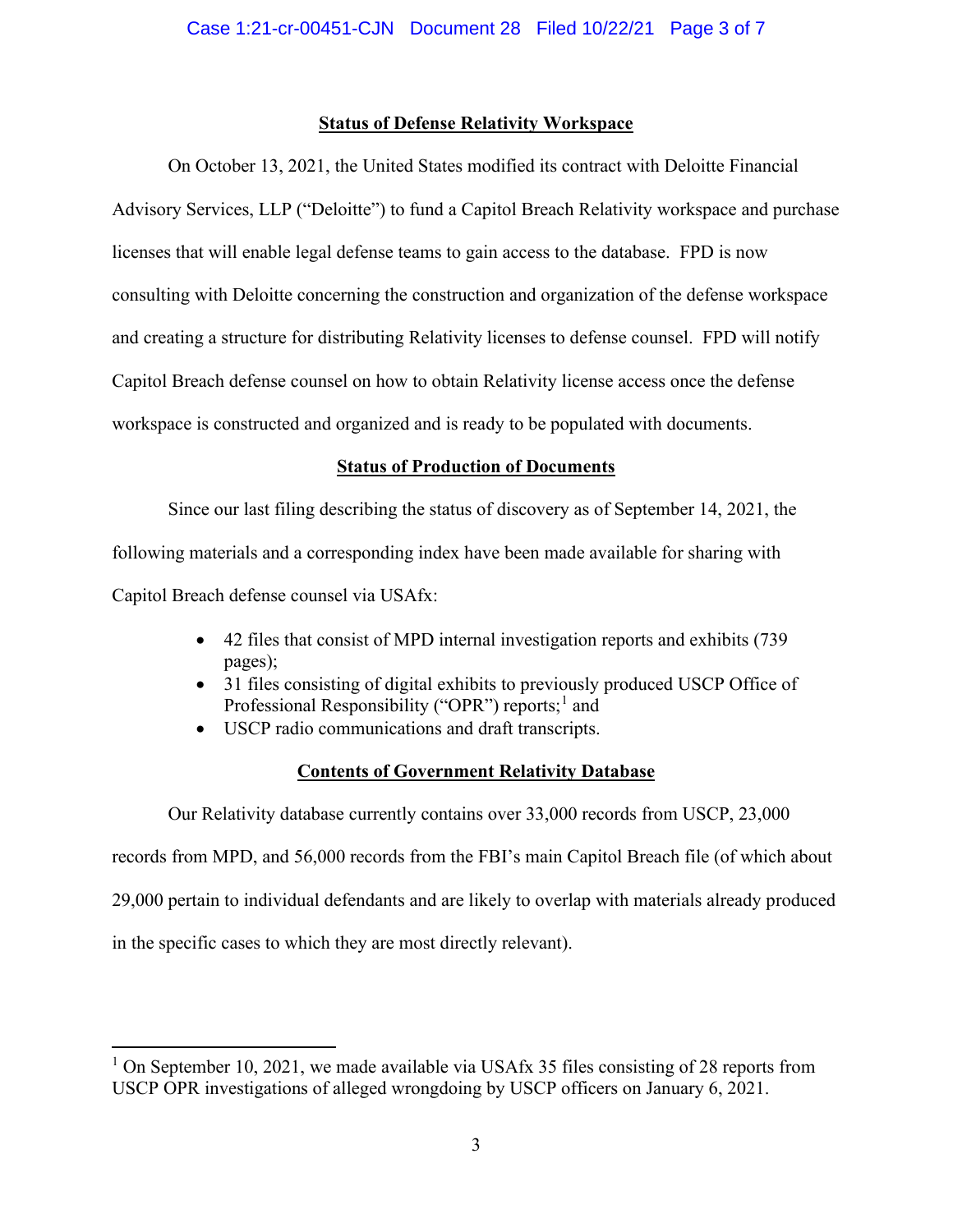## **Manner of Productions Going Forward**

In terms of the manner in which discovery will be produced going forward:

- We will continue to utilize evidence.com to produce voluminous video footage in all Capitol Breach cases.
- Until Relativity access is available to Capitol Breach defense counsel, limited productions such as those described above will continue to be made available to counsel via USAfx, as well as produced to the defense Relativity workspace.
- Once defense counsel have access to Relativity, it will become the primary method for producing voluminous documents. However, we will still continue to make organized productions and issue discovery letters to defense counsel describing materials that have been added to the defense database.
- Certain materials, because of their nature or volume, will only be produced to the defense Relativity workspace. E.g., case-specific discovery that has been provided in *other* defendants' cases and the results of searches of devices and SCA accounts. Those materials will become accessible to defense counsel once FPD distributes licenses for Relativity.

## **Incarcerated Defendants**

In collaboration with FPD, we have developed a proposal to increase access by incarcerated defendants to discovery materials by providing access to e-discovery (by providing limited evidence.com and Relativity access to inmates via wi-fi and increasing the number of computers available for discovery review). FPD and our office had a productive meeting with representatives from the D.C. Department of Corrections ("DOC") about the e-discovery proposal on Wednesday, October 20, 2021. At the meeting, representatives of DOC indicated they would explore with the Director whether a pilot e-discovery program consistent with our proposal, beginning with Capitol Breach defendants, may be implemented consistent with the DOC's security concerns and Internet capacity. We are meeting again on October 27, 2021, at which time we expect to obtain requested technical and logistical information from the DOC that would be essential to implementing our joint proposal.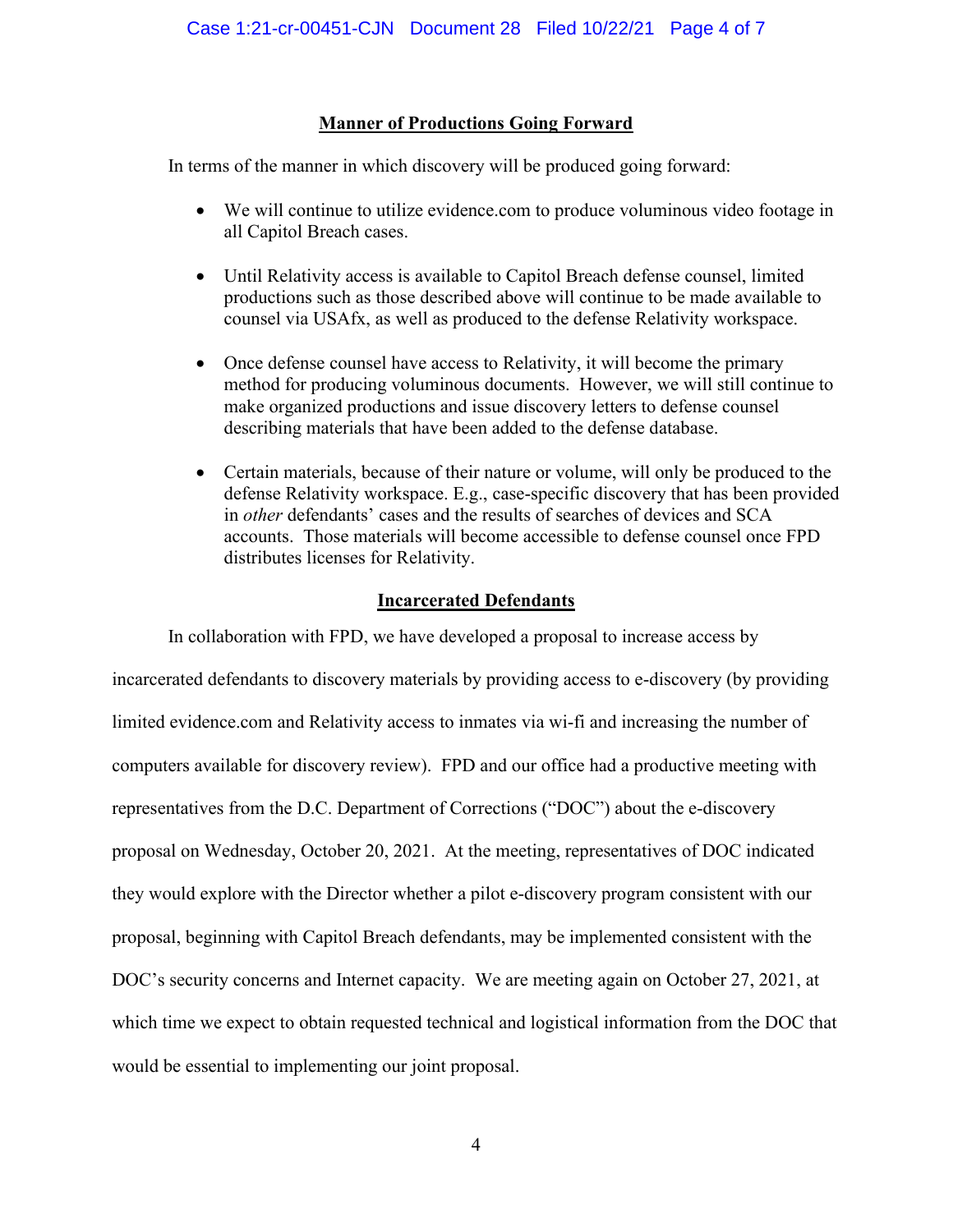Case 1:21-cr-00451-CJN Document 28 Filed 10/22/21 Page 5 of 7

We understand there are four defendants who are currently proceeding *pro se*, three of

whom are detained*.* We are currently developing a plan for access to voluminous materials by

*pro se* defendants and will inform the Court once we have finalized our approach, after

collaboration with FPD.

# **Future Productions**

Among the documents we expect future productions to include are:

- The remainder of USCP CCV (4,204 files), which is mainly comprised of footage that has been deemed Highly Sensitive, e.g., footage of the interior of the Capitol;<sup>2</sup>
- The remainder of MPD BWC footage (largely consisting of footage outside the 1:00 to 6:00 p.m. timeframe), and BWC footage from Arlington County Police (124 files), Fairfax County Police (24 files), Montgomery County Police (60 files), and Virginia State Police (48 files);
- U.S. Secret Service surveillance camera footage (143 videos);
- Video recordings made by officers of MPD's Electronic Surveillance Unit;
- Camera map for Capitol grounds;
- Supplemental exhibits to USCP OPR reports;
- USCP After Action Reports;
- MPD Aerial Surveillance Unit Photos;
- Permits for Demonstrations at the U.S. Capitol;
- Additional MPD internal investigation reports;
- MPD and Virginia State Police radio transmissions;
- Legal process pertaining to the collection of geolocation data from Google, Inc. and various additional providers;
- BWC Spreadsheet and zone maps (work product created to assist in review of BWC footage);
- Statements made by members of law enforcement during interviews arising out of the Capitol Breach investigation;
- Discoverable MPD, USCP and FBI records and memoranda currently (or shortly to be ingested) into Relativity;
- Case-specific discovery of other defendants (i.e., discovery already produced to the defendant for whom it is directly relevant, but which will be made accessible to all defendants);
- Results of searches of devices and SCA accounts; and

 $2$  To be clear, we are not producing via evidence.com footage that constitutes "Security Information" pursuant to 2 U.S.C. § 1979, i.e., the 17 hours of CCV footage that relate to the evacuation of Congressional Members. The disclosure of this footage will be handled separately.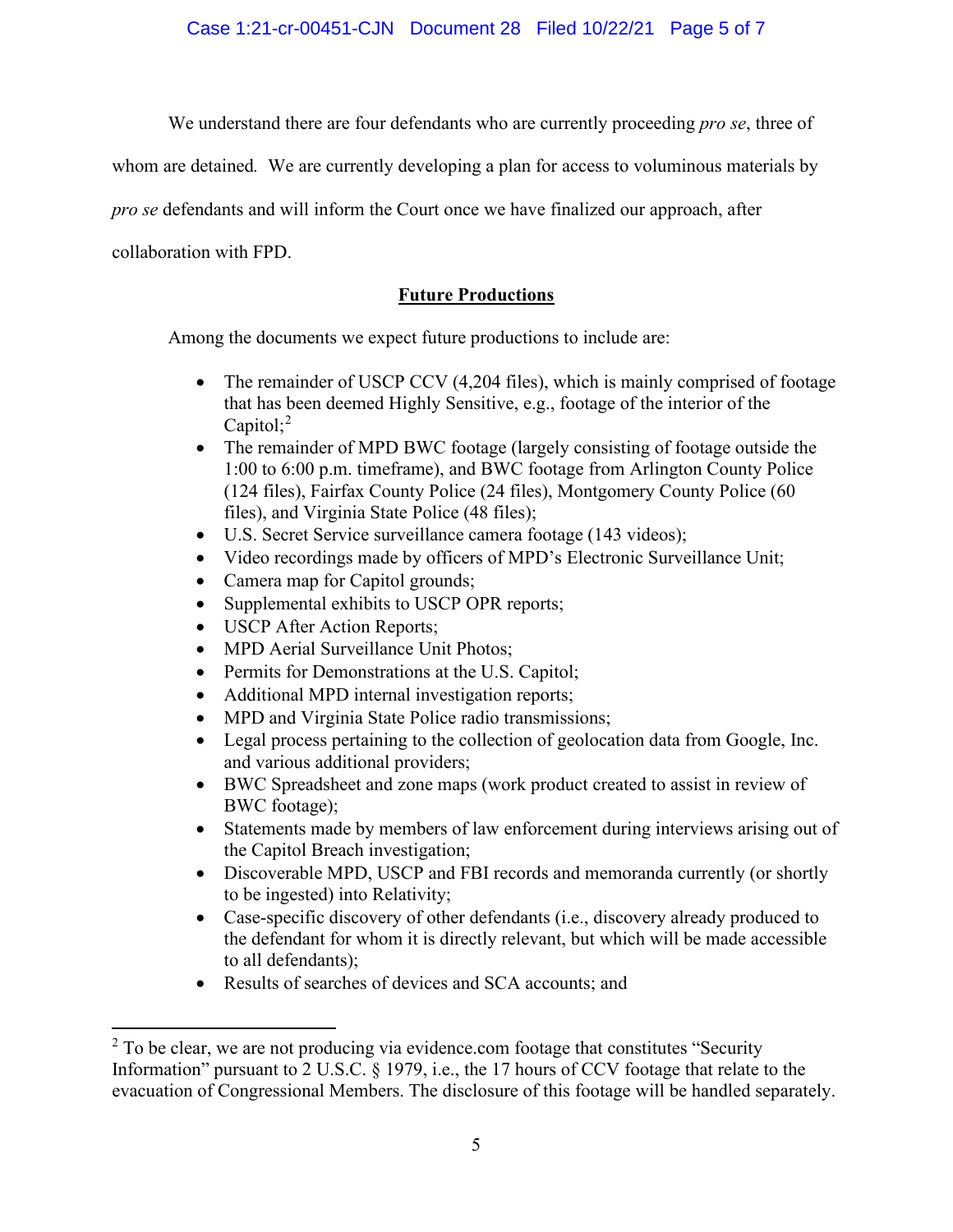• Custodial statements of (other) defendants.

## **Substantial Completion of Discovery**

We understand that the Court would like us to project when production of voluminous

materials will be substantially complete. As an initial matter, to reach the point where we can

assess a potential date of substantial completion, the government has taken and continues to

make substantial efforts, including:

- Appointing a Capitol Breach Discovery Coordinator in January;
- Assembling a Capitol Breach Discovery Team consisting of experienced attorneys, project managers, and litigation technology professionals;
- Collecting information from multiple sources involved in the response to and investigation of the Capitol Breach;
- Collaborating with FPD to develop a standard protective order for Capitol Breach cases;
- Identifying database solutions for making terabytes of video and documents accessible to hundreds of defendants, funding defense databases and obtaining licenses for all Capitol Breach defense counsel, and collaborating with FPD to execute these solutions;
- Reviewing specific discovery requests by defense counsel to ensure the appropriate materials are prioritized for production;
- Creating protocols and procedures to ensure that (a) case-specific discovery is provided, (b) defendants will receive complete copies of unscoped devices and SCA accounts upon request; (c) devices and SCA accounts are systematically filtered for attorney-client communications; and (d) relevant scoped data and custodial interviews will be uploaded to the government's discovery databases for production to all; and
- Creating proposals for increasing access to discovery by incarcerated defendants.

We will soon begin to load into Relativity several hundred thousand FBI records (a

substantial portion of which may not be directly related to any charged defendants). These materials that have been undergoing pre-processing to ensure, among other things, that any materials that might be subject to protection under Federal Rule of Criminal Procedure Rule 6(e) are segregated for processing internally. Once these documents are loaded in Relativity, we will be able to better assess and execute our plan for reviewing them and producing them in discovery. We are also currently engaged in a concerted effort to consolidate scoped search